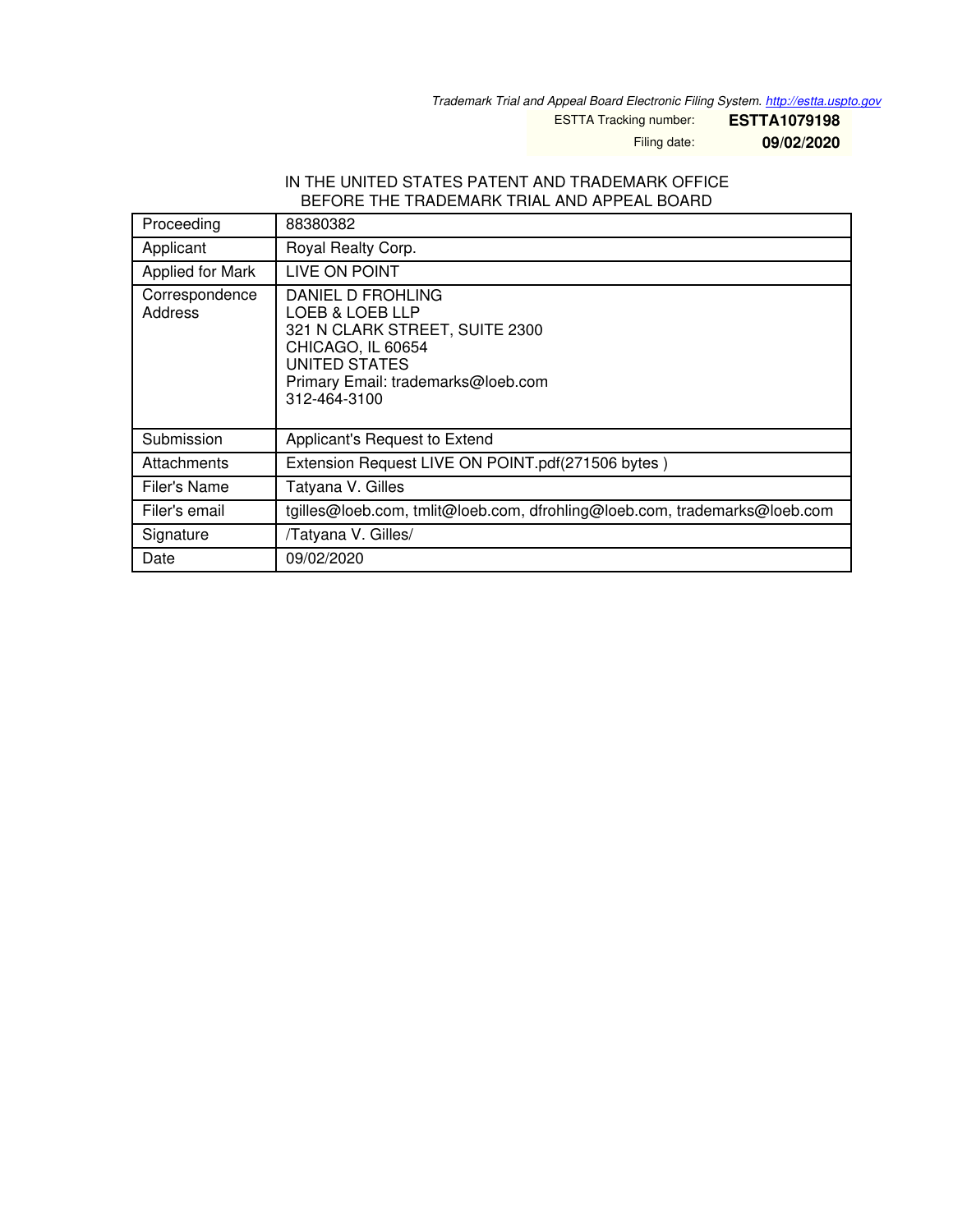# IN THE UNITED STATES PATENT AND TRADEMARK OFFICE BEFORE THE TRADEMARK TRIAL AND APPEAL BOARD

| In re Application of: Royal Realty Corp. | <b>Examining Attorney:</b> |
|------------------------------------------|----------------------------|
| <b>Serial No.: 88380382</b>              | Jules J. Dean              |
| <b>Filing Date:</b> April 10, 2019       | Law Office 120             |
| <b>Mark: LIVE ON POINT</b>               |                            |
|                                          |                            |

## REQUEST FOR A THIRTY (30) DAY EXTENSION OF TIME TO FILE APPEAL BRIEF

Applicant, Royal Realty Corp. ("Applicant"), through its undersigned counsel, files this request for a thirty (30) day extension of time to file its appeal brief in this proceeding.

Applicant filed its application to register the mark LIVE ON POINT ("Applicant's Mark") on April 10, 2019. In an Office Action issued on May 22, 2019, the Examining Attorney refused registration of Applicant's Mark based on an alleged likelihood of confusion between the Mark and the registered marks ON POINT CAROLINAS REALTY (Reg. No. 5058585) and ON POINT CAROLINAS REALTY and Design (Reg. No. 5058586) (collectively the "Cited Registrations"). Applicant filed a response to Office Action on November 22, 2019, arguing against the refusal. In response, the Examining Attorney issued a Final Action on December 17, 2019, maintaining the refusal. On June 17, 2020, Applicant filed a Request for Reconsideration after Final Action and an appeal to the Trademark Trial and Appeal Board ("Board"). The Examining Attorney denied Applicant's request for reconsideration, and the Board resumed the appeal. Applicant was allowed until September 11, 2020 in which to file an appeal brief.

Applicant respectfully requests that the Board allow it additional thirty (30) days to file an appeal brief. As set forth below, Applicant has good cause for filing this Request for Extension of Time.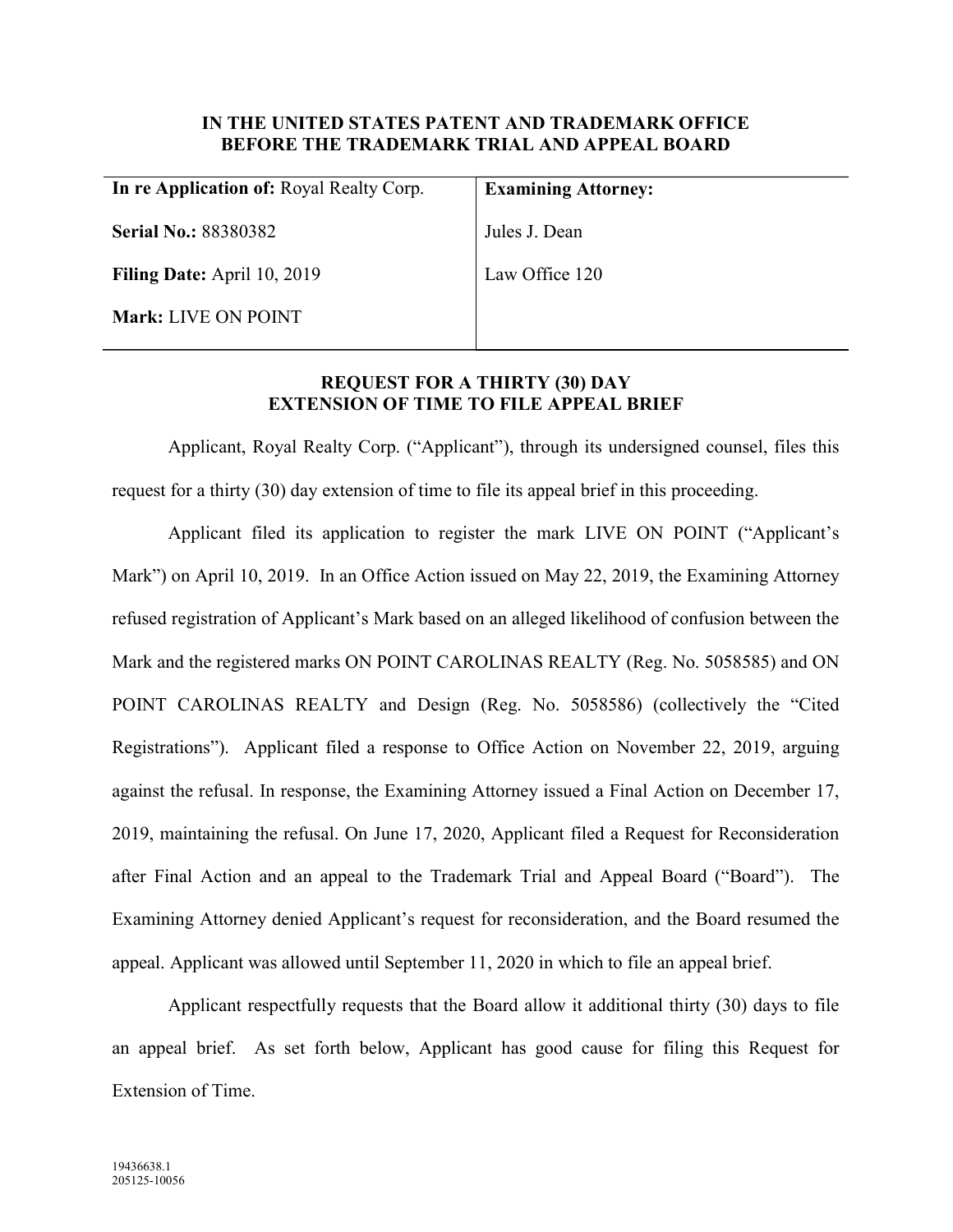### ARGUMENT

Under Rule 1203.02(d) of the Board Manual of Procedure ("TBMP"), an applicant may request an extension of time to file an appeal brief upon showing good cause for the requested extension. The rule states that "[t]he determination of good cause will be based upon all relevant circumstances, including the length of time of any previously granted extensions and the reason(s) for the requested extension(s)." TBMP § 1203.02(d). For example, the "press of other business" may be sufficient to show good cause for an initial thirty (30) day extension of time under the same rule. Id.

The present request is Applicant's first request for an extension of time, which on its own is sufficient to establish good cause for an extension of time request. In addition, the delay in filing an appeal brief in this proceeding is caused by Applicant's counsel evaluating new arguments and evidence introduced by the Examining Attorney as part of his denial of Applicant's request for reconsideration, discussing the appeal strategy with Applicant, and determining next steps. The fact that the time allowed to Applicant for filing an appeal brief fell during the global pandemic delayed handling of the matter due to various stakeholders tending to other responsibilities. Now that Applicant's counsel had time to consider the additional arguments and materials and discuss with Applicant, Applicant's counsel needs additional time to properly prepare an appeal brief in this proceeding. Applicant's request is made in good faith and is not for purposes of delay.

### **CONCLUSION**

Based on the foregoing, *i.e.*, because Applicant has demonstrated that it has good cause for filing this Request for Extension of Time, Applicant requests that the Board allow it an additional thirty (30) days to file an appeal brief in this proceeding.